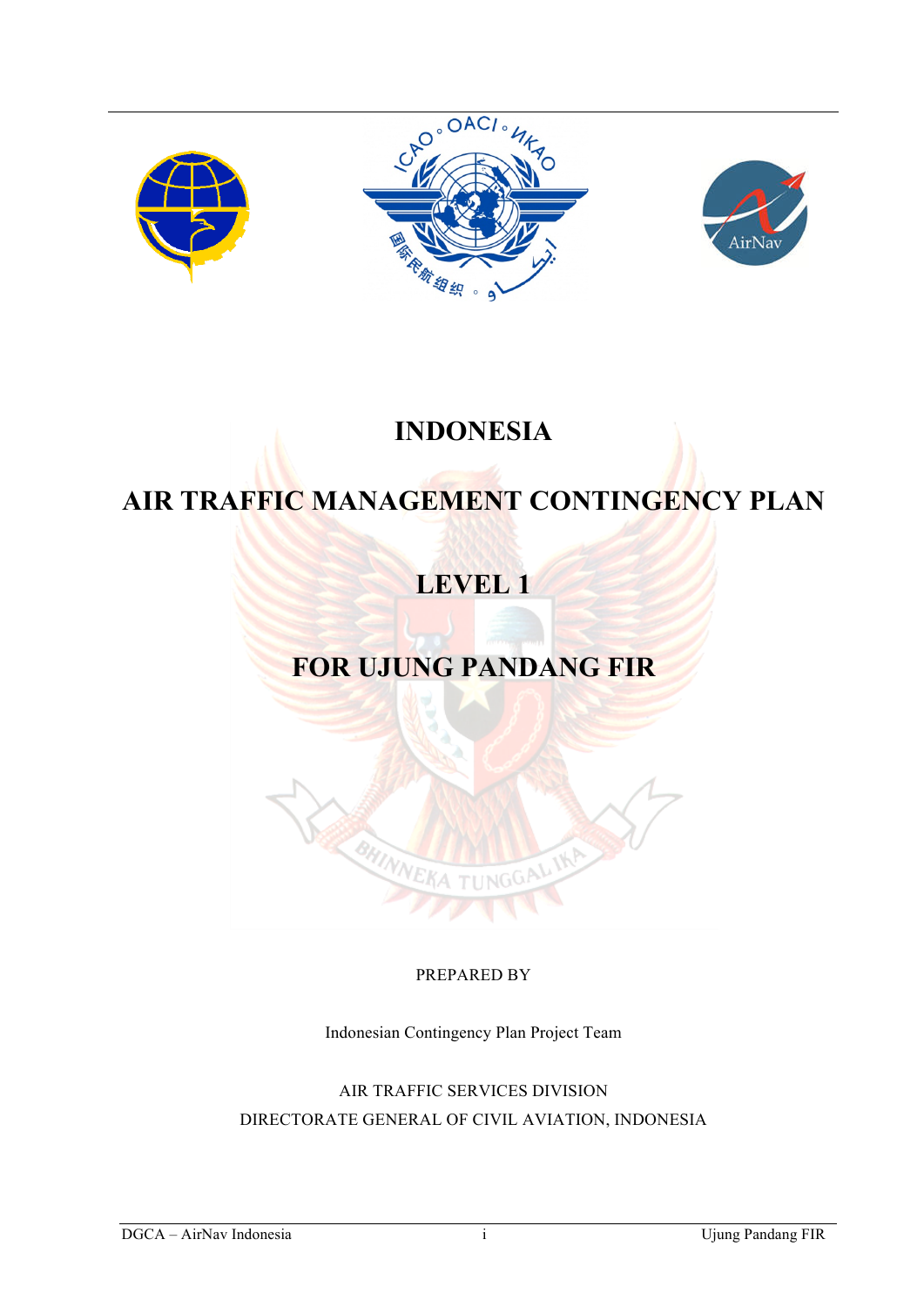## **TABLE OF CONTENTS**

|                                                            | Page             |  |  |
|------------------------------------------------------------|------------------|--|--|
| Foreword                                                   | $\overline{iii}$ |  |  |
| <b>Record of Amendments</b>                                | iv               |  |  |
| Contingency Plan Level 1 in Ujung Pandang FIR              | 1                |  |  |
| Objective                                                  | 1                |  |  |
| <b>ATS Unit affected</b>                                   | 1                |  |  |
| Management of the Contingency Plan                         | $\overline{2}$   |  |  |
| <b>ATM</b> and Contingency Procedures                      | 3                |  |  |
| Pilot and operators Procedures                             | 5                |  |  |
| <b>Communication Procedures</b>                            | 5                |  |  |
| <b>Aeronautical Support Services</b>                       | 6                |  |  |
| Search and Rescue                                          | $\overline{7}$   |  |  |
| Appendix 1A - Contact Details                              |                  |  |  |
| <b>Appendix 1B - Coordinating Bodies</b>                   |                  |  |  |
| Appendix 1C - Specimen NOTAMs                              |                  |  |  |
| Appendix 1D – Phone number, Frequencies and AFTN addresses |                  |  |  |
| TMA or FIC for Control and/or Flight Monitoring            |                  |  |  |
| Appendix 1E-Flight Planning                                |                  |  |  |
| Appendix 1F – Interception of Civil Aircraft               |                  |  |  |
| Appendix 1G - APP - TMA Covered Makassar FIR               |                  |  |  |
| Signatories                                                |                  |  |  |
| BHINNERA TUNGGALIKA                                        |                  |  |  |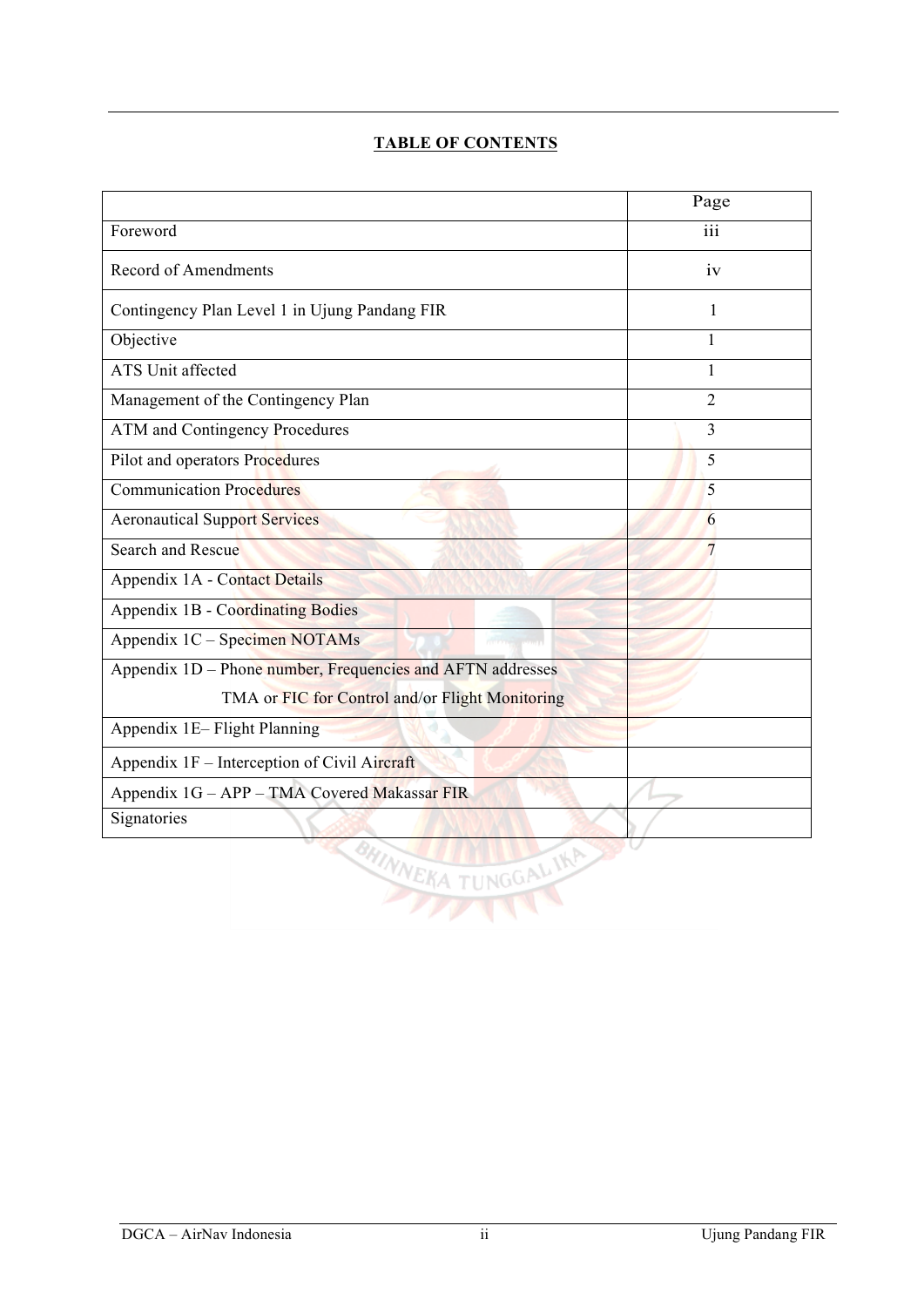#### **FOREWORD**

This is the first edition of the Indonesian Air Traffic Management (ATM) Contingency Plan for Air Traffic Services (ATS) for the Ujung Pandang Flight Information Region (FIR). The Contingency Plan will come into effect as determined by the Director General of Civil Aviation, who is the authority for civil aviation operations in Indonesia.

This Contingency Plan (the Plan) is presented in the event that the air traffic and support services normally undertaken by the Ujung Pandang Area Control Centre (ACC) should become partially or totally unavailable due to any occurrence that restricts flight operations.

The Indonesian territory, which comprises an archipelago of more than 17,500 islands extending about 5000 kms mainly in an east/west direction, is located in a major earthquake zone with many active volcanoes. A major earthquake could strike at any time causing serious damage to civil aviation and air navigation services, facilities and infrastructure. It is considered would take several days to relocate and operate ATS from the remaining ACC and restore a more normal level of service. During this interim period, flight operations in Ujung Pandang FIR would be delegated to all ATS unit under jurisdiction of Ujung Pandang ACC and Jakarta FIC.

This Plan has been developed in close co-operation and collaboration with the civil aviation authorities responsible for the adjacent FIRs and representatives of the users of the airspace. The Indonesian Air Force also have been consulted and recognize the requirement for the Plan and the civil aviation procedures that apply thereto.

The Plan will be activated by promulgation of a NOTAM issued by the Indonesian International NOTAM Office (NOF) as far in advance as is practicable. However, when such prior notification is impracticable for any reason, the Plan will be put into effect on notification by the designated authority, as authorized by the DGCA. It is expected that the civil aviation authorities concerned and the airline operators will fully cooperate to implement the Plan as soon as possible.

This Plan has been prepared in coordination with the International Civil Aviation Organization (ICAO) to meet the requirements in ICAO Annex  $11 - Air$  *Traffic Services* to provide for the safe and orderly continuation for domestic flights through Ujung Pandang FIR.

Any proposed amendments to this plan shall be forwarded to:

Director General Directorate General of Civil Aviation Jl. Medan Merdeka Barat No. 8 Gedung Karsa Lt. 5 Jakarta, 10110, Indonesia Tel: (62-21) 3505137 Fax: (62-21) 3505139 Email: dirjenud@indosat.net.id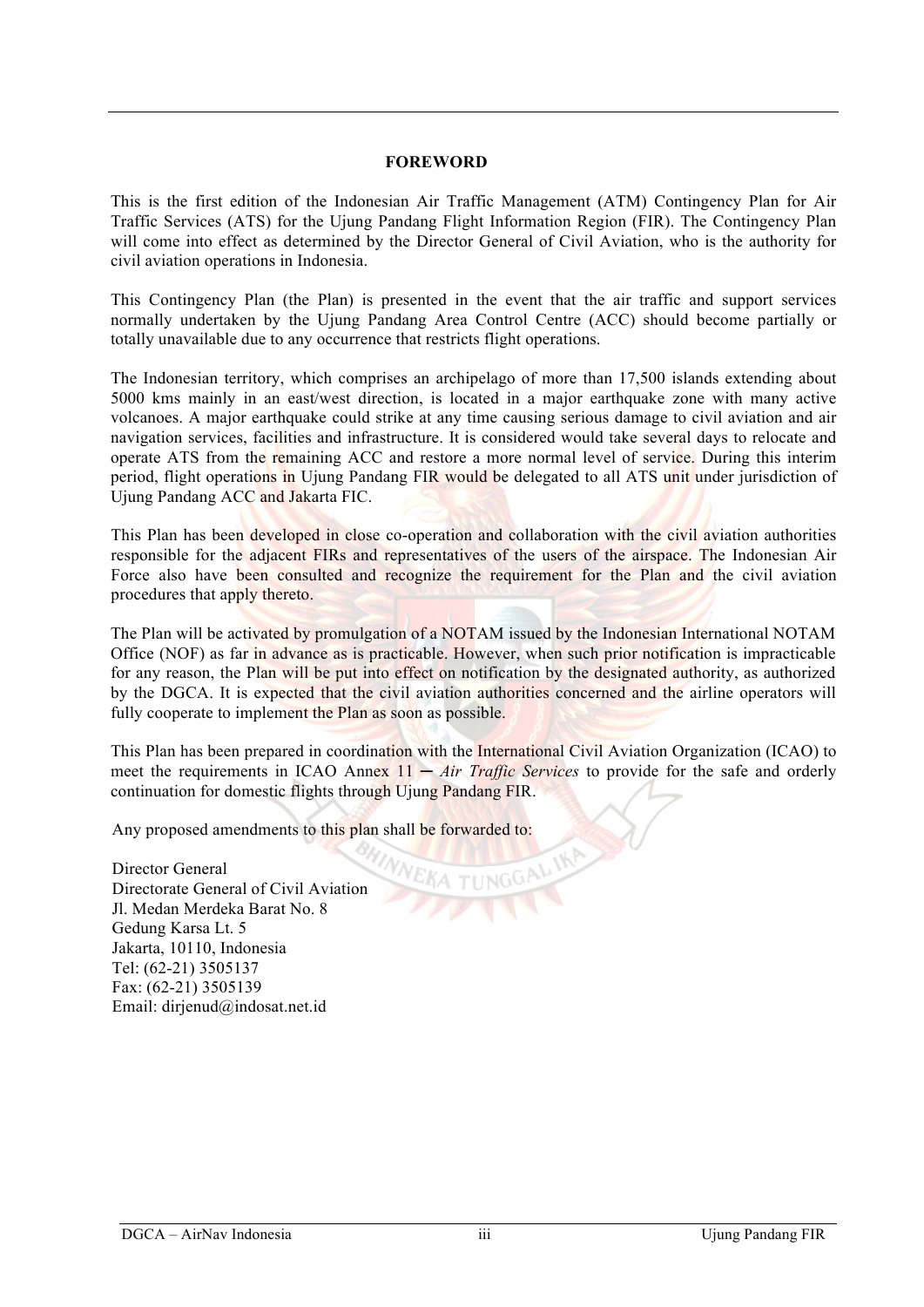## **RECORD OF AMENDMENTS**

| Amendment<br><b>Number</b> | <b>Effective</b><br>Date | Date<br><b>Entered</b> | <b>Entered</b><br>$\mathbf{By}$ | Paragraph/<br>Reference |
|----------------------------|--------------------------|------------------------|---------------------------------|-------------------------|
|                            |                          |                        |                                 |                         |
|                            |                          |                        |                                 |                         |
|                            |                          |                        |                                 |                         |
|                            |                          |                        |                                 |                         |
|                            |                          |                        |                                 |                         |
|                            |                          |                        |                                 |                         |
|                            |                          |                        |                                 |                         |
|                            |                          |                        |                                 |                         |
|                            |                          |                        |                                 |                         |
|                            |                          |                        |                                 |                         |
|                            |                          |                        |                                 |                         |
|                            |                          |                        |                                 |                         |
|                            |                          |                        |                                 |                         |
|                            |                          |                        |                                 |                         |
|                            |                          | WNEKA TUNGGA           |                                 |                         |
|                            |                          | سمار سما<br>Ч<br>N     |                                 |                         |
|                            |                          |                        |                                 |                         |
|                            |                          |                        |                                 |                         |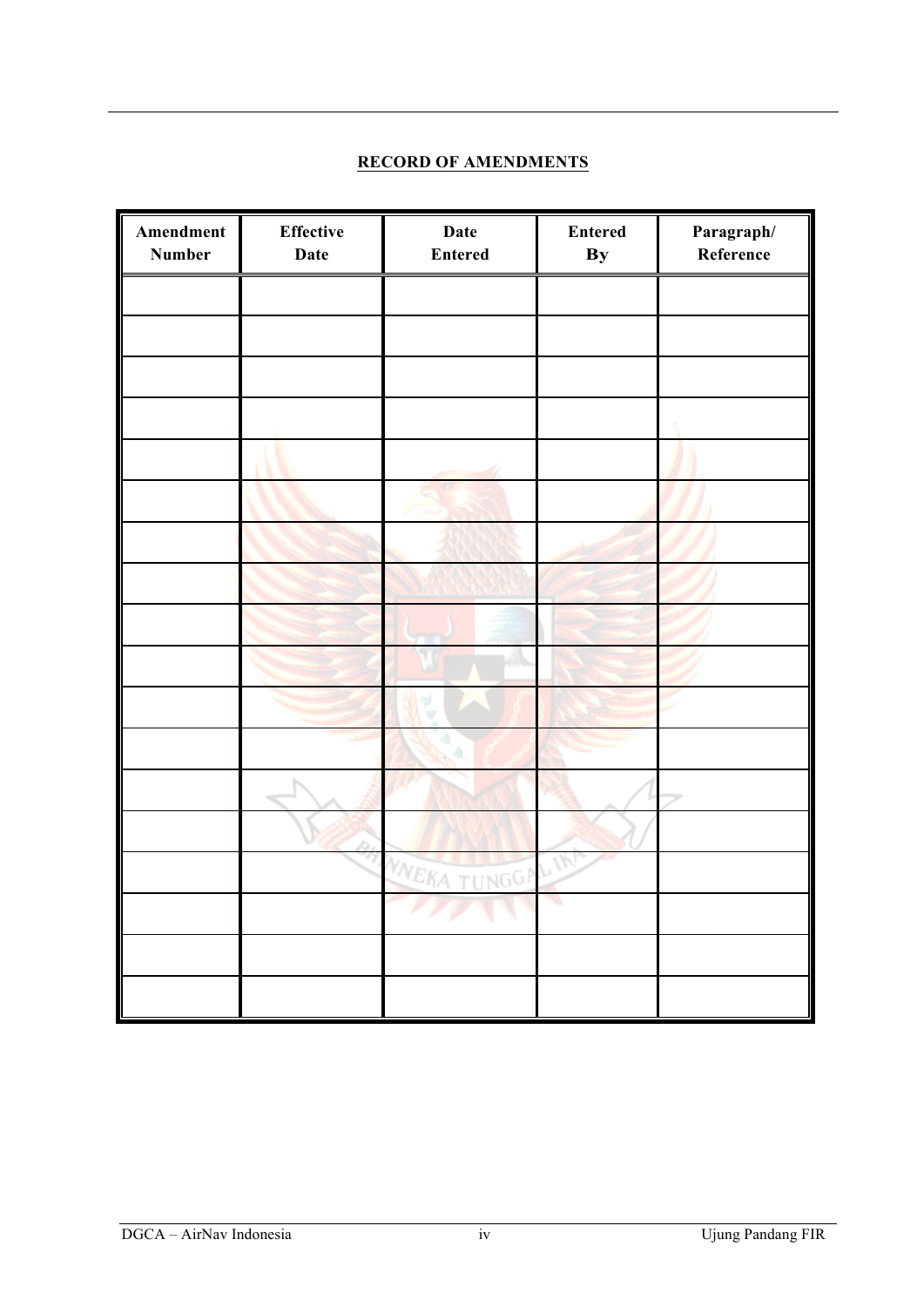*intentionally left blank*

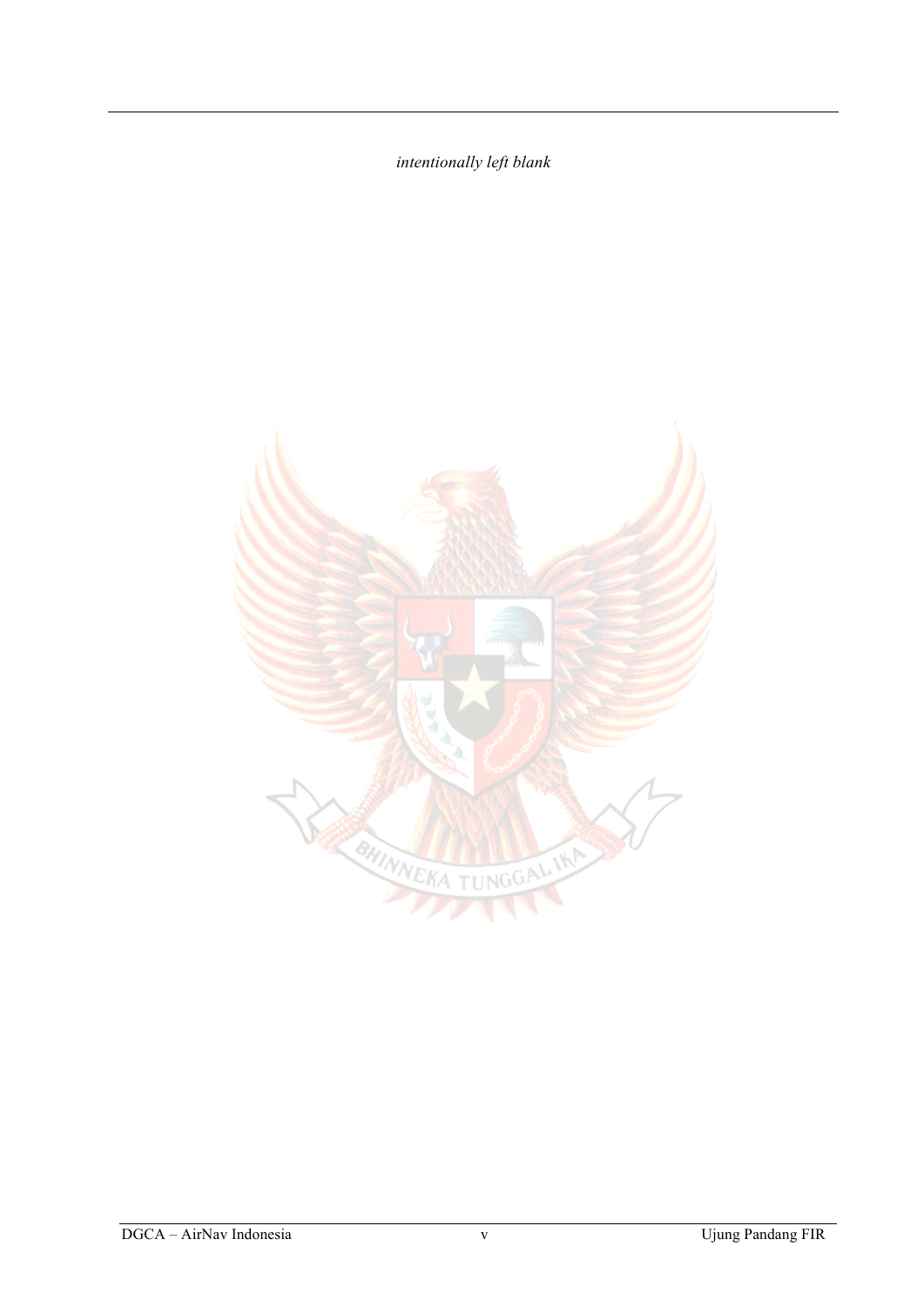#### **ATM CONTINGENCY PLAN LEVEL 1 FOR DOMESTIC FLIGHT IN UJUNG PANDANG FIR**

Effective: day/month/year/time (UTC)

#### **1. OBJECTIVE**

- 1.1 The Air Traffic Management (ATM) Contingency Plan Level I, contains arrangements to ensure the continued safety of air navigation in the event of partial or total disruption of air traffic services in the Ujung Pandang FIR in accordance with Civil Aviation Safety Regulation (CASR) Part 170 – *Air Traffic Rules* (Section 170.030), Civil Aviation Safety Regulation (CASR) Part 172 – *Air Traffic Service Providers* (Section 172.150), and Minister of Transportation Act. KP 232 Tahun 2014 (Chapter 2). The Contingency Plan provides the ATS procedures using existing airways in most cases that will allow aircraft operated in the Ujung Pandang FIR.
- 1.2 This Contingency Plan address arrangements for aircraft operated at Indonesian airports or for domestic flight operations within the jurisdiction of Ujung Pandang FIR.
- 1.3 In the event of disruption of the ATC services provided by Ujung Pandang ACC, airspace is delegatedto all ATS Units (under jurisdiction of Ujung Pandang ACC) and Jakarta FIC will be introduced to ensure safety of flight and to facilitate flight operations of Domestic flight commensurate with the prevailing conditions.
- 1.4 All TMAs under jurisdiction of Ujung Pandang ACC will beraised vertically up to FL280.
- 1.5 Jakarta FIC which under taking the Ujung Pandang FIR has a responsibility for flight information up to FL280.

#### **2. ATS Units affected**

- 2.1 In the event that the Director General of Civil Aviation activates this Contingency Plan, the ATS Units of the Terminal Control Area (TMA) and Flight Information Center (FIC) affected will be notified in accordance with Letter Operational Coordination Agreement (LOCA) established. Such ATS Units directly affected by this Contingency Plan are as follows:
	- a) Jakarta FIC
	- b) Bali APP
	- c) Surabaya APP
	- d) Kupang APP
	- e) Balikpapan APP
	- f) Banjarmasin APP
	- g) Pangkalan Bun APP
	- h) Tarakan APP
	- i) Palu APP
	- j) Gorontalo APP
	- k) Manado APP
	- l) Ternate APP
	- m) Kendari APP
	- n) Ambon APP
	- o) Sorong APP
	- p) Biak APP
	- q) Jayapura APP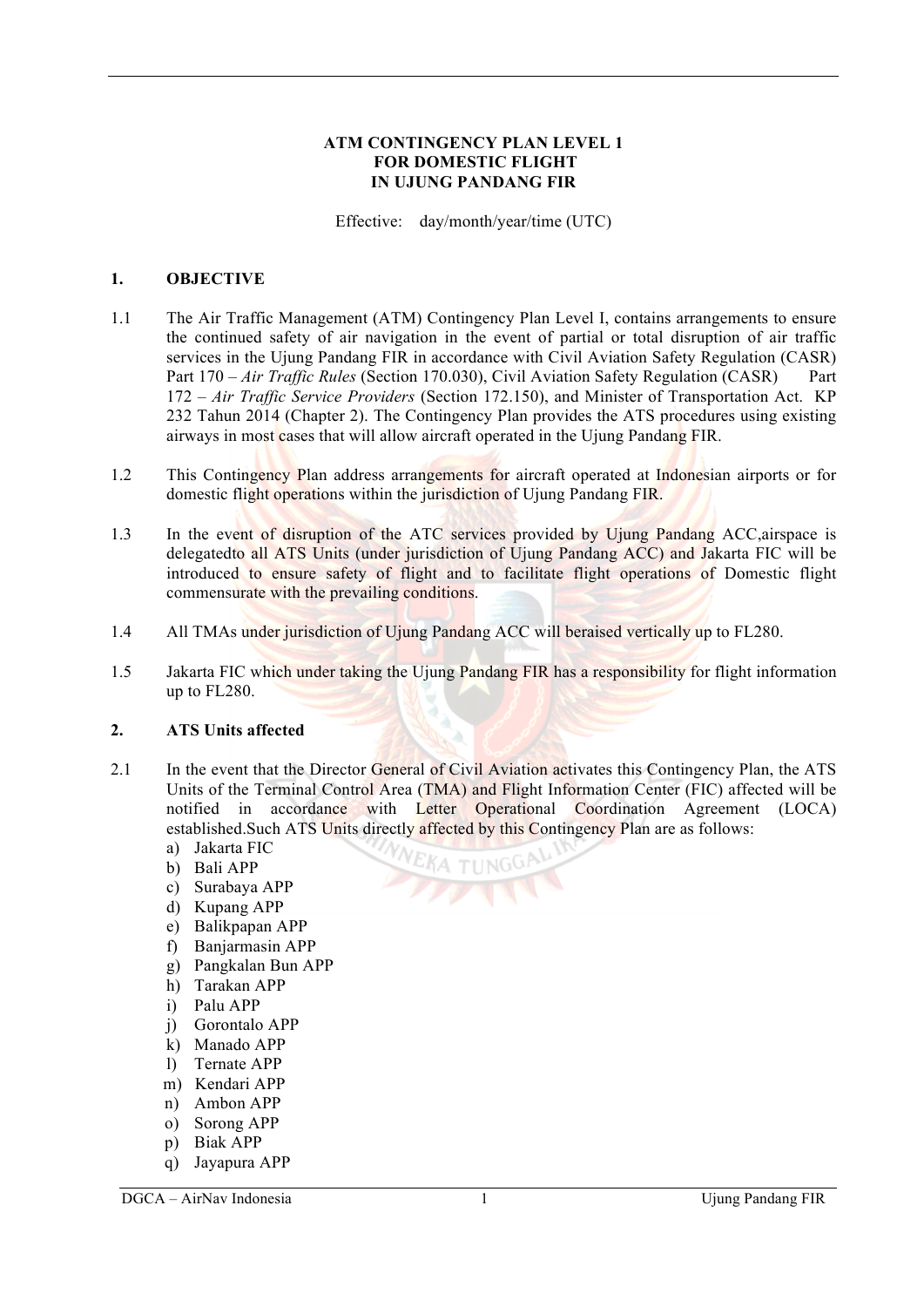2.2 The contact details of the civil aviation authorities and organizations concerned are contained in Appendix 1A.These details should be kept up to date and relevant information provided to the DGCA as soon as practicable**.**

#### **Level and Categories of ATM Contingency Plan**

2.3 This is ATM State Contingency Plan Level 1 for domestic flight having little or no effect on external air navigation service providers.

#### 2.4 **Category of ATM Contingency Plan**

- a. Category A Airspace Safe, but Restricted or No ATS, due to causal events such as industrial action, pandemic, earthquake, nuclear emergency affecting the provision of ATS, or ATM system failure of degradation;
- b. Category B Airspace Not Safe, due to causal events such as Volcanic Ash Cloud (VAC), nuclear emergency, military activity, and;
- c. Category  $C -$  Airspace Not Available, due to causal events such as pandemic, national security – normally a political decision.

#### **3. MANAGEMENT OF THE CONTINGENCY PLAN**

- 3.1 The contingency measures set out in this Plan are applicable in cases of foreseeable events caused by unexpected interruptions in ATS caused by natural occurrences or other circumstances, which, in one way or another, may impair or totally disrupt the provision of ATS and/or of the related support services in the Ujung Pandang FIR.
- 3.2 The following arrangements have been put in place to ensure that the management of the Contingency Plan *provides for domestic flights to proceed in a safe in the Ujung Pandang FIR*.

#### **Central Coordinating Committee (CCC)**

3.3 As soon as practicable in advance of, or after a contingency event has occurred, the Director General of Civil Aviation shall convene the Central Coordinating Committee (CCC) comprised of representatives from:

KA THNG<sup>(</sup>

- 1) Directorate General of Civil Aviation
- 2) Airnav Indonesia
- 3) Indonesian Air Force
- 4) Ministry of Defense
- 5) Meteorological and Geophysical Agency
- 6) Search and Rescue Agency (SAR)
- 7) Airport Service Provider
- 8) Representative from the airlines committee
- 9) Other participants as required
- 3.4 The CCC shall oversee the conduct of the Contingency Plan and in the event that the Jakarta ACC premises are out of service for an extended period, an arrangements for facilitate the temporary relocation of the Jakarta ACC and the restoration of ATS services. The terms of reference for the CCC will be determined by the DGCA.
- 3.5 Contact details of the members of the CCC are provided in Appendix 1B.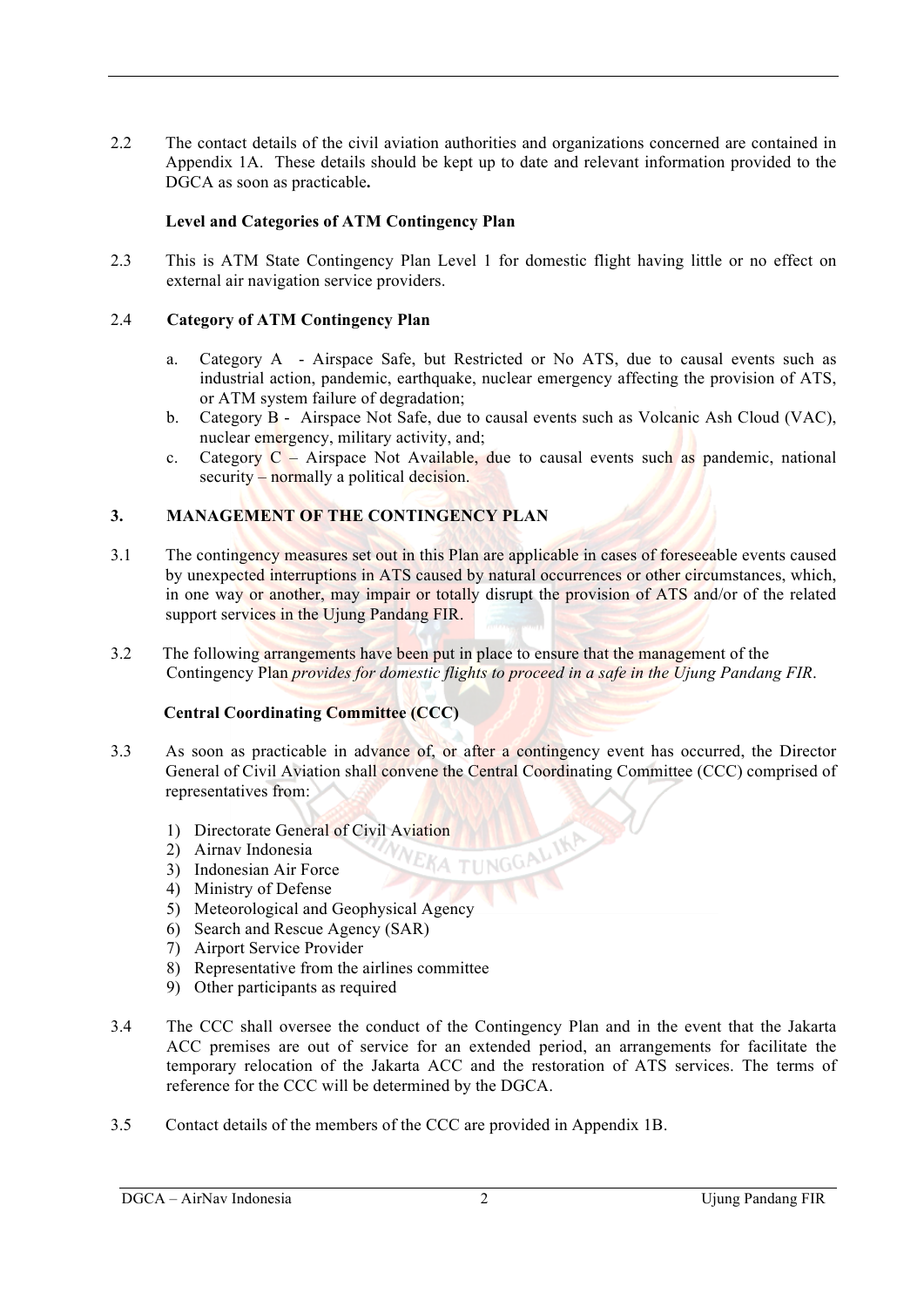### **ATM Operational Contingency Group**

- 3.6 The ATM Operational Contingency Group (AOCG) will be convened by the CCC with a primary responsibility to oversee the day to day operations under the contingency arrangements, and coordinate operational ATS activities, 24 hours a day or as required, throughout the contingency period. The terms of reference of the AOCG will be determined by the CCC. The AOCG will include specialized personnel from the following disciplines:
	- a. Air Traffic Service (ATS)
	- b. Aeronautical Telecommunication (CNS)
	- c. Aeronautical Meteorology (MET)
	- d. Aeronautical Information Services (AIS)
	- e. Search and Rescue (SAR)

The mission of the AOCG shall include taking the following action:

- a. review and update of the Contingency Plan as required;
- b. keep up to date at all times of the contingency situation;
- c. organize contingency teams in each of the specialized areas;
- d. exchange up-to-date information with the ATS Unit authorities concerned to coordinate contingency activities;
- e. notify CCC of the contingency situation sufficiently in advance and/or as soon as possible thereafter;
- f. issue NOTAMs or relevant information by Aerodrome AIS Unit according to the corresponding contingency situation, this plan or as otherwise needed. If the situation is foreseeable sufficiently in advance, a NOTAM or relevant information by Aerodrome AIS Unit will be issued 48 hours in advance. (example NOTAMS are provided in Appendix 1C).

## **4. AIR TRAFFIC MANAGEMENT AND CONTINGENCY PROCEDURES**

#### **Reduced ATS and provision of flight information services (FIS)**

- 4.1 During the contingency critical period, Air Traffic Control Services may not be available, particularly with regard to availability of communications and radar services. In cases where service are not available, the relevant information will be provided by NOTAM office or Aerodrome ATS Unit, including an expected date and time of resumption of service. The contingency plan provides for limited flight information and alerting services to be provided by FIC affected. VEKA TUNGO
- 4.2 The primary means of communication will be by VHF or HF radio or CPDLC.

#### **ATS Responsibilities**

- 4.3 During the early stages of a contingency event, ATC may be overloaded and tactical action taken to reroute aircraft on alternative routes not included in this Plan.
- 4.4 In the event that ATS cannot be provided in the Ujung Pandang FIR a NOTAM or relevant information by Aerodrome AIS Unit shall be issued indicating the following:
	- a. time and date of the beginning of the contingency measures;
	- b. details of the facilities and services available or not available and any limits on ATS provision (e.g., ACC, APP, TWR and FIC), including an expected date of restoration of services if available;
	- b. information on the provisions made for alternative services;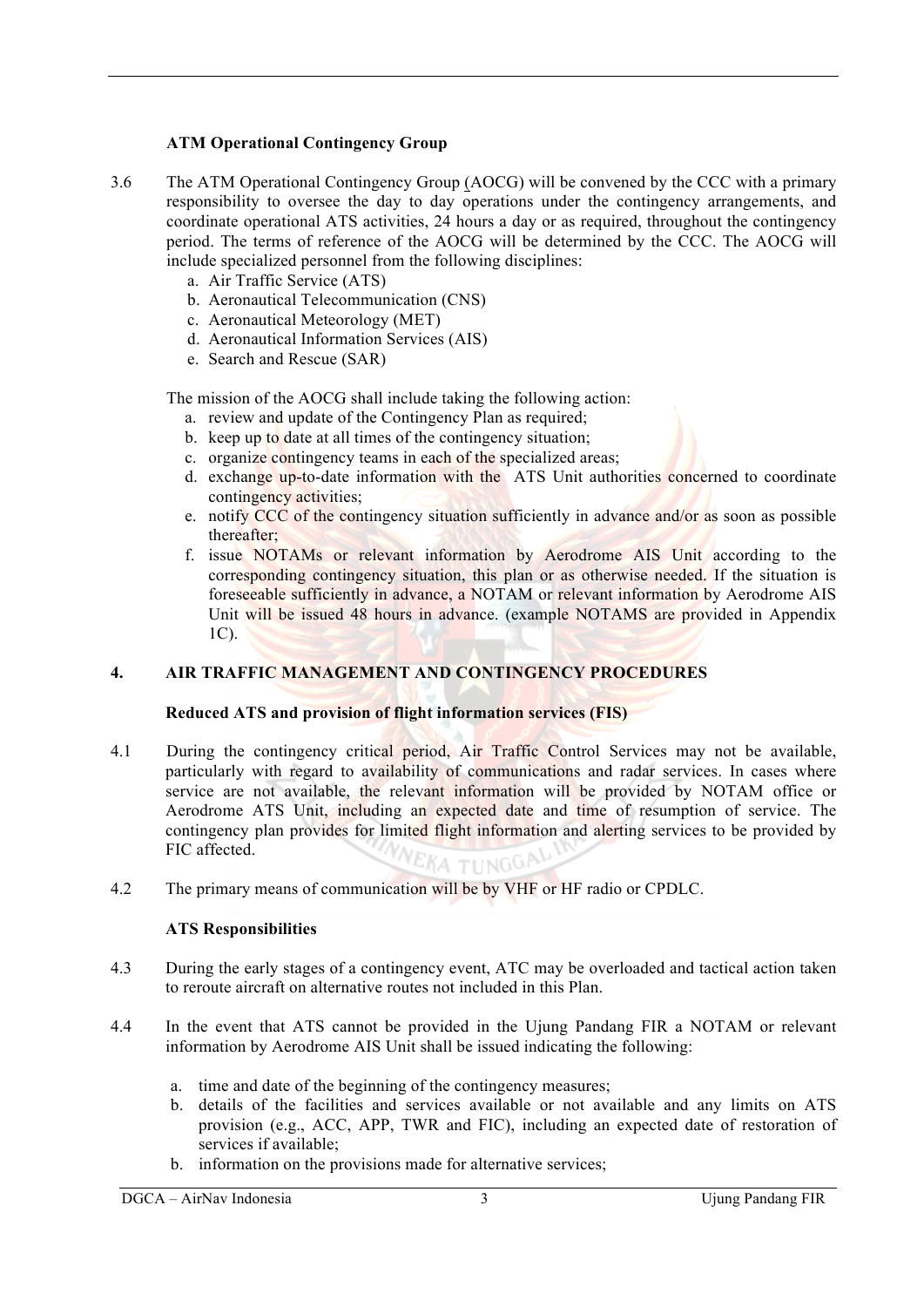- a. applicable ATS routes, AIP-published contingency route, or tactically defined contingency routes (if any);
- b. any special procedures to be followed by pilots; and
- c. any other details with respect to the disruption and actions being taken that aircraft operators may find useful.

#### **Aircraft Separation**

4.5 Aircraft separation criteria will be applied in accordance with the standard separation of each TMA concerned.

#### **Flight level restrictions**

4.6 Where possible, special operations (e.g. Search and Rescue (SAR)), State aircraft, humanitarian flights, etc) shall be given priority with respect to cruising levels.

#### **Airspace Classifications**

4.7 If ATC services become unavailable during the interruption of air traffic services, and depending on the level of service and anticipated outage of facilities, airspace classifications may be changed to reflect the reduced level of services. Changes to airspace classification will be notified by NOTAM.

#### **Aircraft position reporting**

4.8 Pilots will continue to make routine position reports in line with normal ATC reporting procedures.

#### **VFR operations**

4.9 VFR flights may still operate in the Ujung Pandang FIR depend on subject of APP-TMA or Jakarta FIC concerned, including special cases such as State aircraft, Medivac flights, and any other essential flights authorized by the DGCA.

## **Procedures for ATS Units**

4.10 The ATS units providing ATC services will follow their unit emergency operating procedures and activate the appropriate level of contingency procedures in line with the Letter of Operational Coordination Agreement (LOCA).

#### **Transition to and from Contingency**

- 4.11 During times of uncertainty in the event of partial or total disruption of air traffic service in the Jakarta FIR,aircraft operators should be prepared for a possibility of level change (descend) in routing while en-route, familiarization of the alternative routes outlined in this Contingency Plan, as well as those which may be promulgated by ATS Units concerned.
- 4.12 In the event of disruption has not been promulgated, ATC should, if possible, broadcast to all aircraft in their airspace, what airspace is being closed and to stand by for further instructions.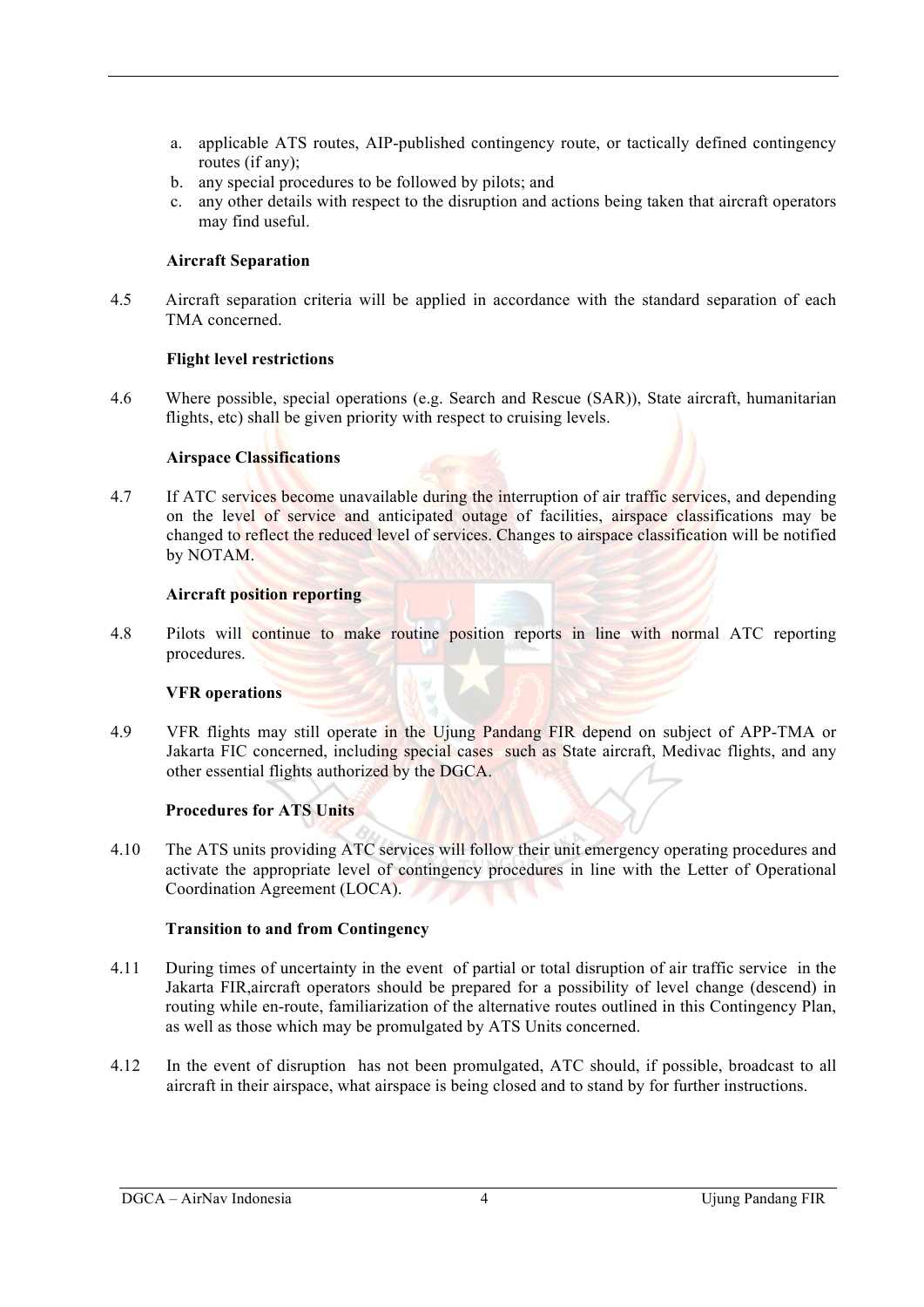4.13 ATS Units concerned should recognize that when closures of airspace or airports are promulgated, individual airlines might have different company requirements as to their alternative routings. ATC should be alert to respond to any request by aircraft and react commensurate with safety.

#### **Transfer of control and coordination**

- 4.14 The transfer of control and communication should be at the common TMA boundary between ATS units (under jurisdiction Ujung Pandang ACC) and/or Jakarta FIC unless there is mutual agreement between ATS units and authorization given to use alternative transfer of control points. These will be specified in the respective LOCAs.
- 4.15 The ATS providers concerned should review the effectiveness of current coordination requirements and procedures in light of contingency operations or short notice of airspace closure, and make any necessary adjustments to the Contingency Plan and LOCAs.

## **5. PILOTS AND OPERATOR PROCEDURES**

#### **Filing of flight plans**

5.1 Flight planning requirements for the Ujung Pandang FIR are to be followed in respect to normal flight planning requirements contained in the Indonesia Aeronautical Information Publication (AIP) and as detailed at Appendix 1E.

#### **Interception of civil aircraft**

- 5.2 Pilots need to be aware that in flight of current international circumstances, a contingency routing requiring aircraft to operate off normal traffic flows, could result in an intercept by military aircraft. Aircraft operators must therefore be familiar with Civil Aviation Safety Regulation (CASR) Part 170 – Air Traffic Services.
- 5.3 The Indonesian Air Force may intercept civil aircraft over the territory of Indonesia in the event that a flight may not be known to and identified by the Indonesian Air Force. In such cases, the ICAO intercept procedures contained in Annex 11 – Air Traffic Services, , CASR 170 - Air Traffic Services, will be followed by the military authority, and pilots shall comply with instructions given by the pilot of the interceptor. In such circumstances, the pilot of the aircraft being intercepted shall broadcast information on the situation.
- 5.4 Pilots need to continuously guard the VHF emergency frequency 121.5 MHz and should operate their transponder at all times during flight, regardless of whether the aircraft is within or outside airspace where secondary surveillance radar (SSR) is used for ATS purposes. Transponders should be set on a discrete code assigned by ATC or select code 2000 if ATC has not assigned a code.

## **6. COMMUNICATION PROCEDURES**

#### **Degradation of Communication - Pilot Radio Procedures**

6.1 When operating within the contingency airspace of the Ujung Pandang FIR, pilots should use normal radio communication procedures where ATS services are available. These will be in accordance with the communication procedures in this Plan or as otherwise notified by NOTAM or relevant information provided by Aerodrome AIS Unit.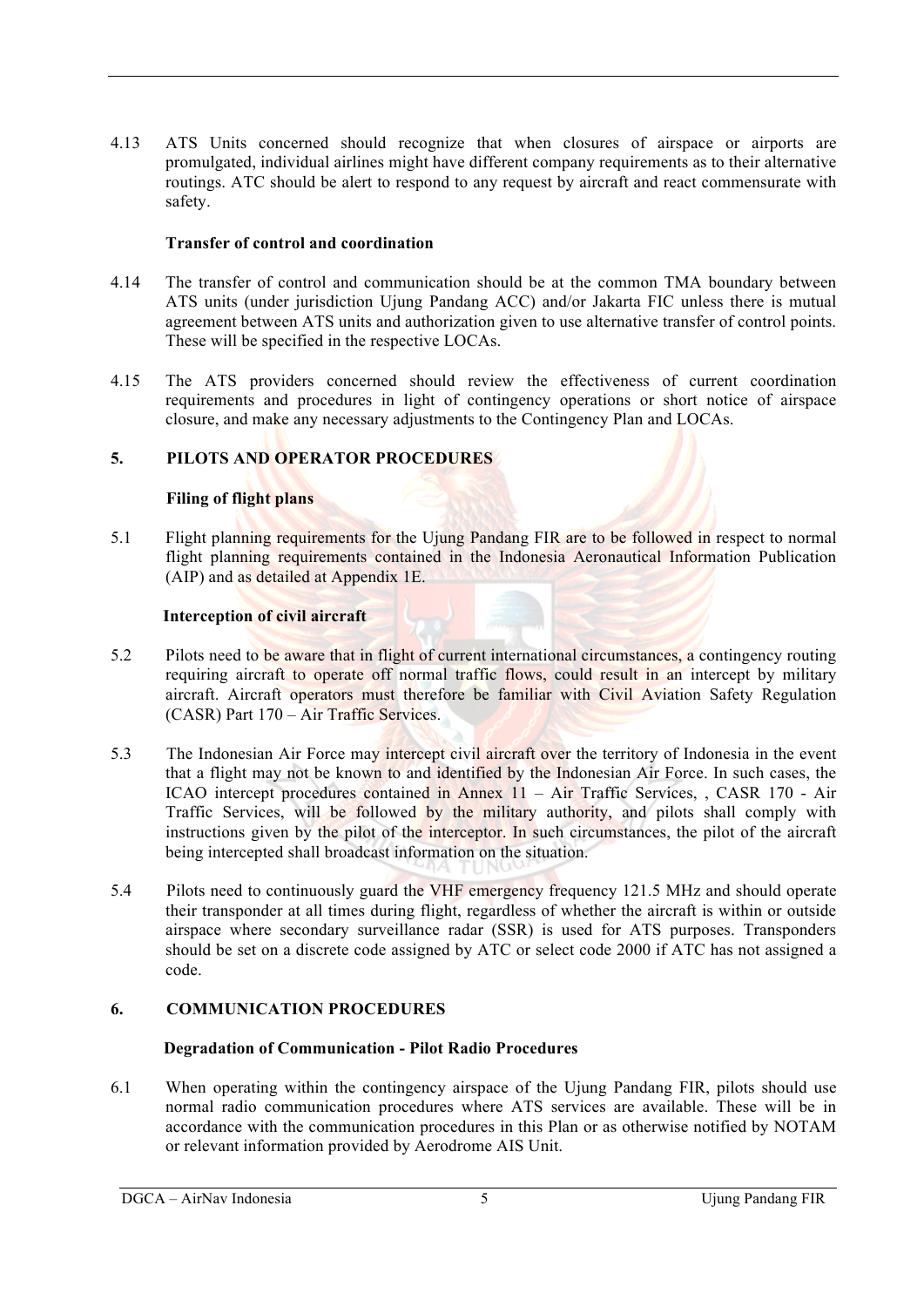6.2 If communications are lost unexpectedly on the normal ATS frequencies, pilots should try the next applicable frequency, e.g. if en-route contact is lost then try the next appropriate frequency, that is, the next normal handover frequency. Pilots should also consider attempting to contact ATC on the last frequency where two-way communication had been established. In the absence of no communication with ATC, the pilot should continue to make routine position reports on the assigned frequency, and also broadcast positions in accordance with the communication failure procedures.

#### **Communication frequencies**

6.3 A list of frequencies to be used for the ATS units providing FIS and air-ground communication monitoring for the Ujung Pandang FIR is detailed at Appendix 1D.

#### **7. AERONAUTICAL SUPPORT SERVICES**

#### **Aeronautical Information Services (AIS)**

7.1 A NOTAM contingency plan or relevant information provided by Aerodrome AIS Unit will be developed to ensure continuation of the NOTAM service for the Ujung Pandang FIR in support of contingency operations. The NOTAMs or relevant information provided by Aerodrome AIS Unit will establish the actions to be taken in order to reduce the impact of the failures in the air traffic services. The NOTAMs or relevant information provided by Aerodrome AIS Unit will also establish the necessary coordination and operational procedures that would be established before, during and after any contingency phase.

#### **Meteorological Services (MET)**

- 7.2 The Indonesia Agency for Meteorology, Climatology and Geophysics (BMKG) is the designated meteorological authority of Indonesia. BMKG is also the provider of meteorological services for the international and domestic air navigation. In order to comply with CASR 174 – Aeronautical Meteorological Information Services, BMKG should ensure regular provision of the following products and services:
	- a. aerodrome observations and reports local MET REPORT and SPECIAL, as well as WMOcoded METAR and SPECI; METAR and SPECI should be provided for all international aerodromes listed in the AOP Table of ASIA/PAC Basic ANP and FASID Table MET 1A;
	- b. terminal aerodrome forecast TAF as per the requirements indicated in FASID Table MET  $1A$ :
	- c. SIGMET should be issued by the meteorological watch offices (MWO) designated in FASID Table MET 1B – WIII;
	- d. information for the ATS units (TWR, APP, ACC) as agreed between the meteorological authority and the ATS units concerned;
	- e. Flight briefing and documentation as per CASR Part 174.
- 7.3 It is expected that the Indonesia MET services would continue to be available in the event of an ATS contingency situation. However, should ATS services for the Ujung Pandang FIR be withdrawn, timely MET information may not be immediately available to pilots in flight. Alternative means of obtaining up to date MET information concerning the Ujung Pandang FIR will be provided to the extent possible through the Meteorological Watch Office (MWO).